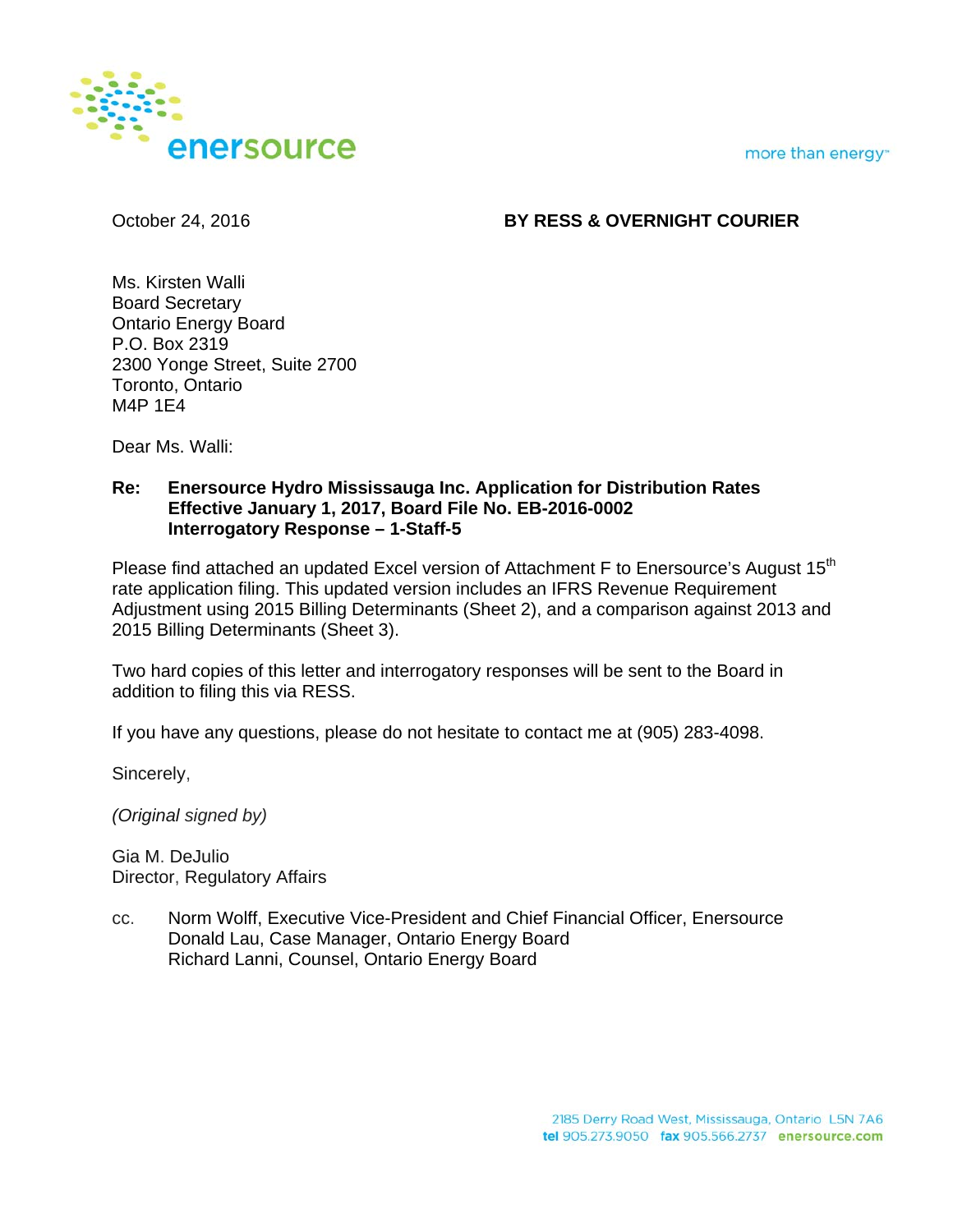#### **Revenue Requirement Adjustment 4,108,820** 1‐Staff‐5

#### **TABLE 1: CALCULATION OF REVENUE PROPORTIONS:** Page 1 of 3

|                                 | 2013 Board Approved Tariff  |                          | 2013 COS Billing Determinants             |               |                      |                           |                      |                                        |                                                    |                        |
|---------------------------------|-----------------------------|--------------------------|-------------------------------------------|---------------|----------------------|---------------------------|----------------------|----------------------------------------|----------------------------------------------------|------------------------|
| <b>Rate Class</b>               | <b>Monthly Fixed Charge</b> | <b>Volumetric Charge</b> | <b>Customers or</b><br><b>Connections</b> | kWh/kW        | <b>Fixed Revenue</b> | <b>Volumetric Revenue</b> | <b>Total Revenue</b> | <b>Fixed Charge</b><br>% Total Revenue | <b>Volumetric Charge %</b><br><b>Total Revenue</b> | <b>Total % Revenue</b> |
| <b>FORMULAS</b>                 |                             |                          |                                           |               | $F = A * D * 12$     | $G = B * E$               | $H = F + G$          | $I = F / H_{total}$                    | $J = G / H_{total}$                                | $K = H / H_{total}$    |
| RESIDENTIAL                     | 12.83                       | 0.0129                   | 176,865                                   | 1,423,857,475 | 27,230,135           | 18,367,761                | 45,597,897           | 23.06%                                 | 15.56%                                             | 38.62%                 |
| GENERAL SERVICE LESS THAN 50 KW | 39.49                       | 0.0115                   | 17,703                                    | 612,188,101   | 8,389,098            | 7,040,163                 | 15,429,261           | 7.11%                                  | 5.96%                                              | 13.07%                 |
| GENERAL SERVICE 50 TO 499 KW    | 69.54                       | 4.1853                   | 3,950                                     | 6,222,022     | 3,296,196            | 26,041,029                | 29,337,225           | 2.79%                                  | 22.06%                                             | 24.85%                 |
| GENERAL SERVICE 500 TO 4,999 KW | 1,583.69                    | 2.1536                   | 464                                       | 5,154,338     | 8,817,986            | 11,100,382                | 19,918,368           | 7.47%                                  | 9.40%                                              | 16.87%                 |
| <b>LARGE USE</b>                | 12,486.80                   | 2.6731                   |                                           | 1,737,267     | 1,348,574            | 4,643,887                 | 5,992,462            | 1.14%                                  | 3.93%                                              | 5.08%                  |
| UNMETERED SCATTERED LOAD        | 8.15                        | 0.0149                   | 2,942                                     | 10,383,027    | 287,728              | 154,707                   | 442,435              | 0.24%                                  | 0.13%                                              | 0.37%                  |
| <b>STREET LIGHTING</b>          | 1.37                        | 10.4571                  | 49,986                                    | 49,889        | 821,770              | 521,695                   | 1,343,465            | 0.70%                                  | 0.44%                                              | 1.14%                  |
| Total                           |                             |                          | 251.919                                   | 2.059.592.118 | 50.191.487           | 67.869.625                | 118.061.112          | 42.51%                                 | 57.49%                                             | 100.00%                |

#### **TABLE 2: ALLOCATION OF PROPOSED IFRS REVENUE REQUIREMENT ADJUSTMENT BY CLASS:**

|                                 | <b>Fixed Charge</b> | <b>Volumetric Charge %</b> |                              | <b>IFRS Adjustment</b> | <b>Total IFRS</b> | Customers or        | kWh/kW              | <b>Fixed Charge</b> | <b>Volumetric Charge</b> |
|---------------------------------|---------------------|----------------------------|------------------------------|------------------------|-------------------|---------------------|---------------------|---------------------|--------------------------|
| <b>Rate Class</b>               | % Total Revenue     | Total Revenue              | <b>IFRS Adjustment Fixed</b> | Volumetric             | Adjustment        | Connections         |                     | Adjustment          | Adjustment               |
| <b>FORMULAS</b>                 | <b>FROM TABLE 1</b> | <b>FROM TABLE 1</b>        |                              |                        |                   | <b>FROM TABLE 1</b> | <b>FROM TABLE 1</b> | E/J/12              | F/K                      |
| RESIDENTIAL                     | 23.06%              | 15.56%                     | 947.676                      | 639.244                | 1,586,920         | 176.865             | 1,423,857,475       | 0.75                |                          |
| GENERAL SERVICE LESS THAN 50 KW | 7.11%               | 5.96%                      | 291,961                      | 245,015                | 536,977           | 17,703              | 612,188,101         | 1.37                | 0.0004                   |
| GENERAL SERVICE 50 TO 499 KW    | 2.79%               | 22.06%                     | 114.716                      | 906,293                | 1,021,008         | 3,950               | 6.222.022           | 2.42                | 0.1457                   |
| GENERAL SERVICE 500 TO 4,999 KW | 7.47%               | 9.40%                      | 306,888                      | 386,321                | 693,209           | 464                 | 5.154.338           | 55.12               | 0.0750                   |
| <b>LARGE USE</b>                | 1.14%               | 3.93%                      | 46,934                       | 161,619                | 208,553           |                     | 1.737.267           | 434.57              | 0.0930                   |
| UNMETERED SCATTERED LOAD        | 0.24%               | 0.13%                      | 10,014                       | 5,384                  | 15,398            | 2,942               | 10,383,027          | 0.28                | 0.0005                   |
| <b>STREET LIGHTING</b>          | 0.70%               | 0.44%                      | 28,600                       | 18,156                 | 46.756            | 49.986              | 49,889              | 0.05                | 0.3639                   |
| Total                           | 42.51%              | 57.49%                     | 1.746.788                    | 2.362.032              | 4.108.820         | 251.919             | 2,059,592,118       |                     |                          |

### **TABLE 3: PROPOSED 2017 BASE DISTRIBUTION RATES BY CLASS**

|                                 | 2016 Board Approved Tariff  |                          | <b>IFRS Adjustment Charge</b>     |                                        |                                | Proposed 2017 Rates @1.95% | <b>Revenue Test</b> |            |             |  |
|---------------------------------|-----------------------------|--------------------------|-----------------------------------|----------------------------------------|--------------------------------|----------------------------|---------------------|------------|-------------|--|
| <b>Rate Class</b>               | <b>Monthly Fixed Charge</b> | <b>Volumetric Charge</b> | <b>Fixed Charge</b><br>Adjustment | <b>Volumetric Charge</b><br>Adjustment | <b>Monthly Fixed</b><br>Charge | <b>Volumetric Charge</b>   | Fixed               | Volumetric | Total       |  |
| <b>FORMULAS</b>                 |                             |                          | <b>FROM TABLE 2</b>               | <b>FROM TABLE 2</b>                    |                                |                            |                     |            |             |  |
| RESIDENTIAL                     | 15.75                       | 0.0102                   | 0.7477                            |                                        | 19.14                          | 0.0069                     | 40,632,703          | 9,871,034  | 50,503,737  |  |
| GENERAL SERVICE LESS THAN 50 KW | 41.47                       | 0.0121                   | 1.3744                            | 0.0004                                 | 43.68                          | 0.0127                     | 9,279,165           | 7,801,715  | 17,080,880  |  |
| GENERAL SERVICE 50 TO 499 KW    | 73.04                       | 4.3959                   | 2.4202                            | 0.1457                                 | 76.93                          | 4.6301                     | 3,646,560           | 28,808,704 | 32,455,264  |  |
| GENERAL SERVICE 500 TO 4,999 KW | 1.663.38                    | 2.2620                   | 55.1163                           | 0.0750                                 | 1.752.01                       | 2.3825                     | 9,755,175           | 12,280,319 | 22,035,494  |  |
| LARGE USE                       | 13,115.07                   | 2.8076                   | 434.5717                          | 0.0930                                 | 13,813.86                      | 2.9572                     | 1,491,897           | 5,137,432  | 6,629,329   |  |
| UNMETERED SCATTERED LOAD        | 8.56                        | 0.0156                   | 0.2836                            | 0.0005                                 | 9.02                           | 0.0164                     | 318,304             | 170,623    | 488,927     |  |
| <b>STREET LIGHTING</b>          | 1.44                        | 10.9833                  | 0.0477                            | 0.3639                                 | 1.52                           | 11.5685                    | 909,759             | 577,142    | 1,486,900   |  |
|                                 |                             |                          |                                   |                                        |                                |                            | 66,033,563          | 64,646,969 | 130,680,532 |  |

#### **TABLE 4: RATE DESIGN TRANSITION:**

|          | <b>Current Rates</b> | 2013 COS BD   | <b>Revenue From Rates</b> | <b>Current F/V Split</b> | <b>Decoupling Split</b> | <b>Incremental Fixed</b><br>Charge<br>(\$/month/year) | New F/V Split | <b>Adjusted Rates</b> | Split         | Revenue at New F/V   Annual Rate Increase  <br>(1.95%) |
|----------|----------------------|---------------|---------------------------|--------------------------|-------------------------|-------------------------------------------------------|---------------|-----------------------|---------------|--------------------------------------------------------|
| Fixeo    | 15.75                | 176,865       | 33,427,485.00             | 69.7%                    | 10.1%                   | 2.28                                                  | 79.8%         | 18.03                 | 38,268,600.42 | 0.35                                                   |
| Variable | 0.0102               | 1,423,857,475 | 14,523,346.25             | 30.3%                    |                         |                                                       | 20.2%         | 0.0068                | 9,682,230.83  | 0.0001                                                 |
|          |                      |               | 47.950.831.25             |                          |                         |                                                       |               |                       | 47.950.831.25 |                                                        |

Enersource Hydro Mississauga Inc. EB‐2016‐0002 2017 Price Cap IR Interrogatory Responses Filed: October 24, 2016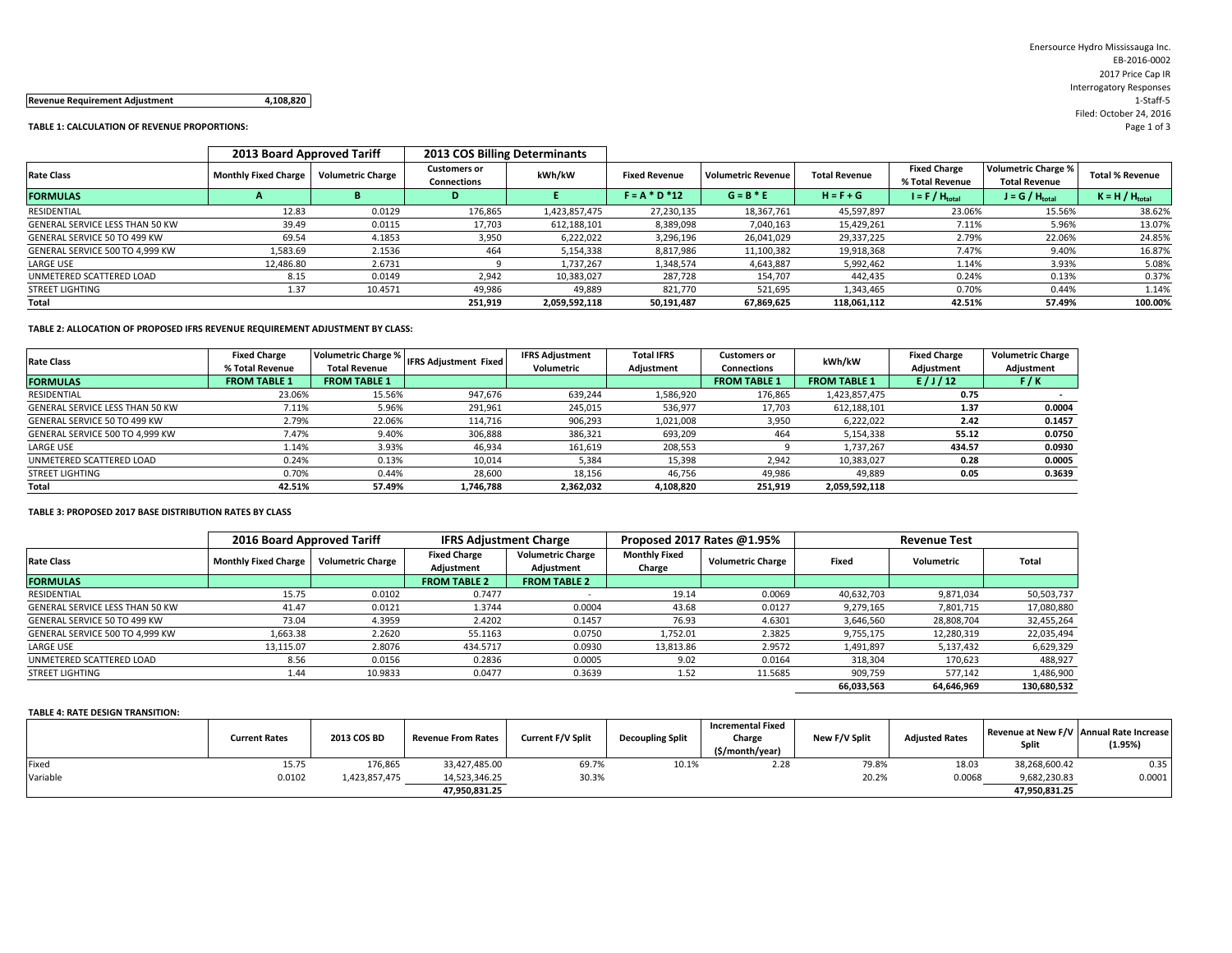| Enersource Hydro Mississauga Inc. |
|-----------------------------------|
| EB-2016-0002                      |
| 2017 Price Cap IR                 |
| <b>Interrogatory Responses</b>    |
| 1-Staff-5                         |
| Filed: October 24, 2016           |
| Page 2 of 3                       |
|                                   |

#### **Revenue Requirement Adjustment 4,108,820**

#### **TABLE 1: CALCULATION OF REVENUE PROPORTIONS:**

|                                 | 2015 Board Approved Tariff  |                   | 2015 COS Billing Determinants             |               |                      |                           |                      |                                        |                                                    |                        |
|---------------------------------|-----------------------------|-------------------|-------------------------------------------|---------------|----------------------|---------------------------|----------------------|----------------------------------------|----------------------------------------------------|------------------------|
| <b>Rate Class</b>               | <b>Monthly Fixed Charge</b> | /olumetric Charge | <b>Customers or</b><br><b>Connections</b> | kWh/kW        | <b>Fixed Revenue</b> | <b>Volumetric Revenue</b> | <b>Total Revenue</b> | <b>Fixed Charge</b><br>% Total Revenue | <b>Volumetric Charge %</b><br><b>Total Revenue</b> | <b>Total % Revenue</b> |
| <b>FORMULAS</b>                 |                             | в                 |                                           |               | $F = A * D * 12$     | $G = B * E$               | $H = F + G$          | $I = F / H_{total}$                    | $J = G / H_{total}$                                | $K = H / H_{total}$    |
| RESIDENTIAL                     | 13.22                       | 0.0133            | 181,140                                   | 1,475,669,385 | 28,736,050           | 19,626,403                | 48,362,452           | 23.67%                                 | 16.17%                                             | 39.84%                 |
| GENERAL SERVICE LESS THAN 50 KW | 40.68                       | 0.0119            | 17,894                                    | 650,941,022   | 8,735,135            | 7,746,198                 | 16,481,333           | 7.20%                                  | 6.38%                                              | 13.58%                 |
| GENERAL SERVICE 50 TO 499 KW    | 71.64                       | 4.3118            | 3,971                                     | 6,019,041     | 3,413,789            | 25,952,899                | 29,366,688           | 2.81%                                  | 21.38%                                             | 24.19%                 |
| GENERAL SERVICE 500 TO 4,999 KW | 1,631.56                    | 2.2187            | 452                                       | 4,543,515     | 8,849,581            | 10,080,697                | 18,930,278           | 7.29%                                  | 8.30%                                              | 15.59%                 |
| <b>LARGE USE</b>                | 12,864.22                   | 2.7539            |                                           | 1,732,631     | 1,389,336            | 4,771,492                 | 6,160,828            | 1.14%                                  | 3.93%                                              | 5.08%                  |
| UNMETERED SCATTERED LOAD        | 8.40                        | 0.0153            | 2,968                                     | 10,752,937    | 299,174              | 164,520                   | 463.694              | 0.25%                                  | 0.14%                                              | 0.38%                  |
| <b>STREET LIGHTING</b>          | 1.41                        | 10.7732           | 50,174                                    | 71,869        | 848.944              | 774.255                   | 1.623.200            | 0.70%                                  | 0.64%                                              | 1.34%                  |
| Total                           |                             |                   | 256.608                                   | 2,149,730,398 | 52,272,010           | 69.116.464                | 121,388,474          | 43.06%                                 | 56.94%                                             | 100.00%                |

#### **TABLE 2: ALLOCATION OF PROPOSED IFRS REVENUE REQUIREMENT ADJUSTMENT BY CLASS:**

| <b>Rate Class</b>                      | <b>Fixed Charge</b> | Volumetric Charge %  | <b>IFRS Adjustment Fixed</b> | <b>IFRS Adjustment</b> | <b>Total IFRS</b> | <b>Customers or</b> | kWh/kW              | <b>Fixed Charge</b> | <b>Volumetric Charge</b> |
|----------------------------------------|---------------------|----------------------|------------------------------|------------------------|-------------------|---------------------|---------------------|---------------------|--------------------------|
|                                        | % Total Revenue     | <b>Total Revenue</b> |                              | Volumetric             | Adjustment        | Connections         |                     | Adjustment          | Adjustment               |
| <b>FORMULAS</b>                        | <b>FROM TABLE 1</b> | <b>FROM TABLE 1</b>  |                              |                        |                   | <b>FROM TABLE 1</b> | <b>FROM TABLE 1</b> | E/J/J2              | F/K                      |
| RESIDENTIAL                            | 23.67%              | 16.17%               | 972,673                      | 664,325                | 1,636,997         | 181,140             | 1,475,669,385       | 0.7531              |                          |
| <b>GENERAL SERVICE LESS THAN 50 KW</b> | 7.20%               | 6.38%                | 295,671                      | 262.197                | 557,869           | 17,894              | 650,941,022         | 1.3770              | 0.0004                   |
| GENERAL SERVICE 50 TO 499 KW           | 2.81%               | 21.38%               | 115,552                      | 878,467                | 994,019           | 3,971               | 6,019,041           | 2.4249              | 0.1459                   |
| GENERAL SERVICE 500 TO 4.999 KW        | 7.29%               | 8.30%                | 299,545                      | 341,217                | 640,762           | 452                 | 4,543,515           | 55.2259             | 0.0751                   |
| LARGE USE                              | 1.14%               | 3.93%                | 47,027                       | 161,508                | 208,535           |                     | 1,732,631           | 435.4348            | 0.0932                   |
| UNMETERED SCATTERED LOAD               | 0.25%               | 0.14%                | 10,127                       | 5,569                  | 15,695            | 2,968               | 10,752,937          | 0.2843              | 0.0005                   |
| <b>STREET LIGHTING</b>                 | 0.70%               | 0.64%                | 28,735                       | 26,207                 | 54,943            | 50.174              | 71,869              | 0.0477              | 0.3647                   |
| Total                                  | 43.06%              | 56.94%               | 1.769.330                    | 2.339.490              | 4.108.820         | 256.608             | 2,149,730,398       |                     |                          |

#### **TABLE 3: PROPOSED 2017 BASE DISTRIBUTION RATES BY CLASS**

|                                 | 2016 Board Approved Tariff  |                          | <b>IFRS Adjustment Charge</b>     |                                        |                                | Proposed 2017 Rates @1.95% |            | <b>Revenue Test</b> |              |
|---------------------------------|-----------------------------|--------------------------|-----------------------------------|----------------------------------------|--------------------------------|----------------------------|------------|---------------------|--------------|
| <b>Rate Class</b>               | <b>Monthly Fixed Charge</b> | <b>Volumetric Charge</b> | <b>Fixed Charge</b><br>Adjustment | <b>Volumetric Charge</b><br>Adjustment | <b>Monthly Fixed</b><br>Charge | <b>Volumetric Charge</b>   | Fixed      | Volumetric          | <b>Total</b> |
| <b>FORMULAS</b>                 |                             |                          | <b>FROM TABLE 2</b>               | <b>FROM TABLE 2</b>                    |                                |                            |            |                     |              |
| RESIDENTIAL                     | 15.75                       | 0.0102                   | 0.7531                            |                                        | 19.15                          | 0.0069                     | 41,626,784 | 10,230,226          | 51,857,009   |
| GENERAL SERVICE LESS THAN 50 KW | 41.47                       | 0.0121                   | 1.3770                            | 0.0004                                 | 43.68                          | 0.0127                     | 9,379,850  | 8,297,286           | 17,677,136   |
| GENERAL SERVICE 50 TO 499 KW    | 73.04                       | 4.3959                   | 2.4249                            | 0.1459                                 | 76.94                          | 4.6304                     | 3,666,177  | 27,870,650          | 31,536,827   |
| GENERAL SERVICE 500 TO 4,999 KW | 1,663.38                    | 2.2620                   | 55.2259                           | 0.0751                                 | 1,752.12                       | 2.3827                     | 9,503,492  | 10,825,711          | 20,329,203   |
| LARGE USE                       | 13,115.07                   | 2.8076                   | 435.4348                          | 0.0932                                 | 13,814.74                      | 2.9574                     | 1,491,992  | 5,124,050           | 6,616,042    |
| UNMETERED SCATTERED LOAD        | 8.56                        | 0.0156                   | 0.2843                            | 0.0005                                 | 9.02                           | 0.0164                     | 321,142    | 176.694             | 497,836      |
| <b>STREET LIGHTING</b>          | 1.44                        | 10.9833                  | 0.0477                            | 0.3647                                 | 1.52                           | 11.5692                    | 913,209    | 831,466             | 1,744,675    |
|                                 |                             |                          |                                   |                                        |                                |                            | 66.902.646 | 63.356.083          | 130.258.729  |

#### **TABLE 4: RATE DESIGN TRANSITION:**

|          | <b>Current Rates</b> | 2013 COS BD   | <b>Revenue From Rates</b> | <b>Current F/V Split</b> | <b>Decoupling Split</b> | <b>Incremental Fixed</b><br>Charge<br>(\$/month/year) | New F/V Split | <b>Adjusted Rates</b> | Split         | Revenue at New F/V   Annual Rate Increase<br>(1.95%) |
|----------|----------------------|---------------|---------------------------|--------------------------|-------------------------|-------------------------------------------------------|---------------|-----------------------|---------------|------------------------------------------------------|
| Fixed    | 15.75                | 176,865       | 33,427,485.00             | 69.7%                    | 10.1%                   | 2.28                                                  | 79.8%         | 18.03                 | 38,268,600.42 | 0.35                                                 |
| Variable | 0.0102               | 1,423,857,475 | 14,523,346.25             | 30.3%                    |                         |                                                       | 20.2%         | 0.0068                | 9,682,230.83  | 0.0001                                               |
|          |                      |               | 47.950.831.25             |                          |                         |                                                       |               |                       | 47,950,831.25 |                                                      |